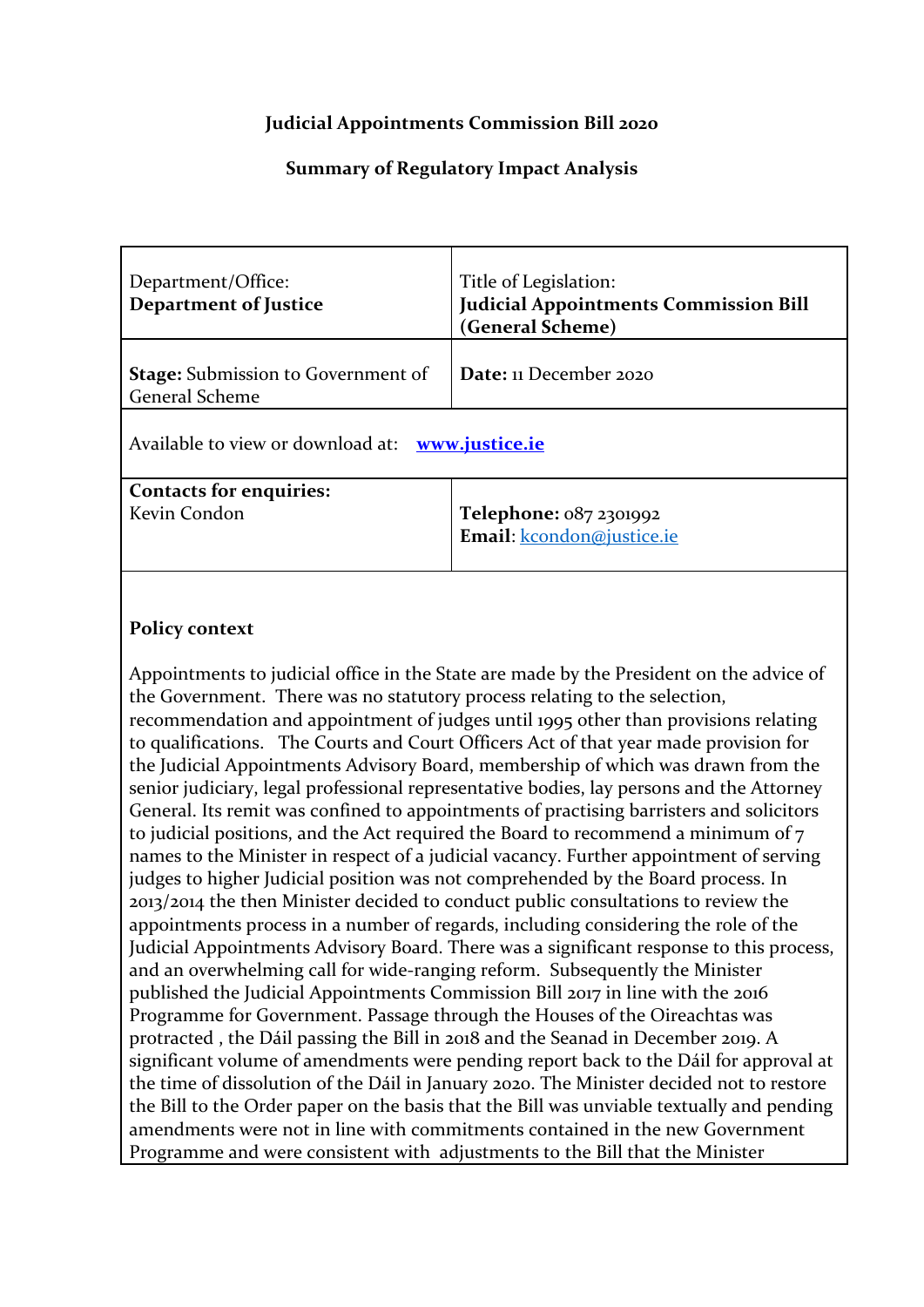otherwise deemed to be required. On this basis the Minister is seeking the approval of the Government for a new Judicial Appointments Commission Bill (General Scheme).

What are the policy objectives being pursued?

The key policy objective is to reform the law in respect of the selection, recommendation and appointment of persons to judicial office. The General Scheme provides for the establishment of a Judicial Appointments Commission to replace the Judicial Appointments Advisory Board in line with the Government Programme commitment, to be chaired by the Chief Justice and with an equal number of judicial members (4, including the Chief Justice) and lay members (4) and the Attorney General (non-voting). Its purpose is to recommend persons to the Minister for appointment as judges. Under the Bill, the Government will receive 5 recommendations for each vacancy. Serving judges wishing to be considered for promotion to a higher court are required to apply to the Commission under the Bill.

Policy objectives include:

- developing an appointments system that includes all judicial appointments in the State made by the President on the advice to the Government. The Scheme provides that all judicial appointments , including "promotions" of serving judges, would be subject to the new Commission selection and recommendation procedures. The current JAAB process only concerns first-time judicial appointments, with no advisory role in place in respect of appointments from the ranks of serving judges. Under the Scheme the Commission will assess and deal with applications from serving judges and develop appropriate procedures for their assessment.
- developing through the Commission frameworks for modern and fit for purpose selection procedures and (judicial) skills and attributes. The Scheme provides for a mechanism (a Procedures Committee, membership of which is drawn from the Commission) to enable the Commission focus on and develop upgraded procedures and requirements for judicial office selection. The Procedures Committee will prepare and publish statements setting out selection procedures and (judicial) skills and attributes having regard to several criteria (including such matters as diversity etc.).
- to increase the degree of involvement of lay persons in the recommendation of persons for judicial appointment so as to introduce a wide range of lay expertise and knowledge in to the process . The Scheme provides for 9 members of the Commission with 4 lay members , 4 judicial members, and the Attorney General .
- to reduce to 5 the number of recommendations submitted to the Minister / Government for each judicial vacancy, as compared to the current minimum of 7 to be recommended by JAAB. Where more than one judicial vacancy arises the Scheme provides that in respect of each additional vacancy an additional 3 names will be recommended (8 names for 2 vacancies, 11 names for 3, etc.) or a lesser number that may be requested by the Minister. The Scheme provides that where the Commission cannot recommend 5 names for a vacancy a lesser number may be recommended.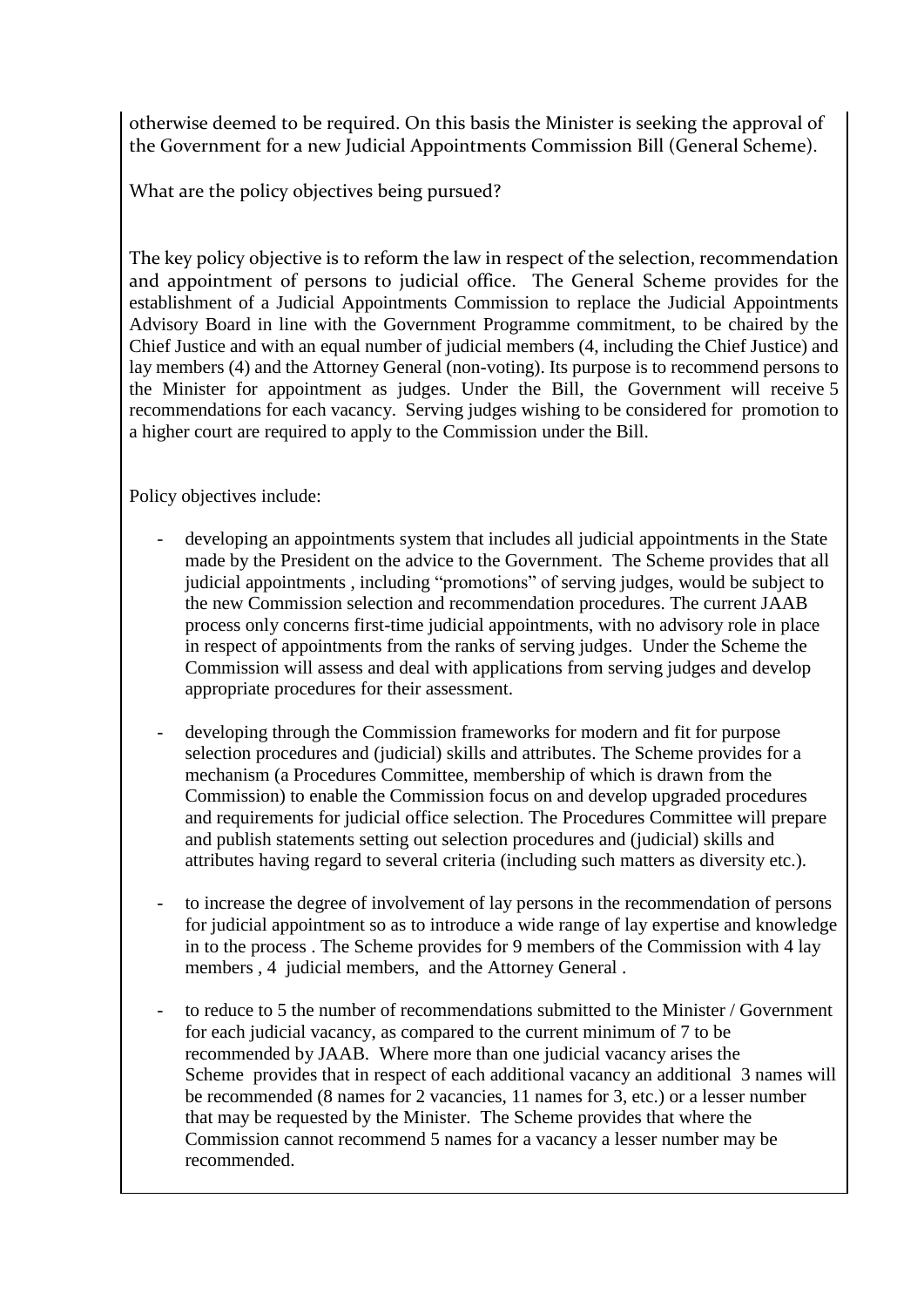To provide a dedicated support resource to the selection and recommendation function The Scheme provides for a dedicated support office headed by a Director and staff. A new Commission is a significant organisational development and its remit will be significantly expanded compared to the JAAB.

What policy options have been considered?

OPTION 1: Do nothing.

The "do nothing" option is included for benchmarking purposes.

Public consultations carried out in 2014 revealed an effective consensus across a range of stakeholders including the senior judiciary, legal profession representative bodies, political opinion, legal academic authorities and leading civil society / NGO sector that reform of the system for judicial appointments in the State was required.

OPTION 2: Retain the Judicial Appointments Advisory Board and make some legislative adjustments to bring about improvements.

It is considered that this option would not deliver the reform of the judicial appointments system to the extent now required.

OPTION 3: Introduce new arrangements centred on a dedicated appointments body with necessary supports.

This is the preferred option as it delivers the reform of the judicial appointments process while respecting the constitutional responsibility of Government in respect of the process.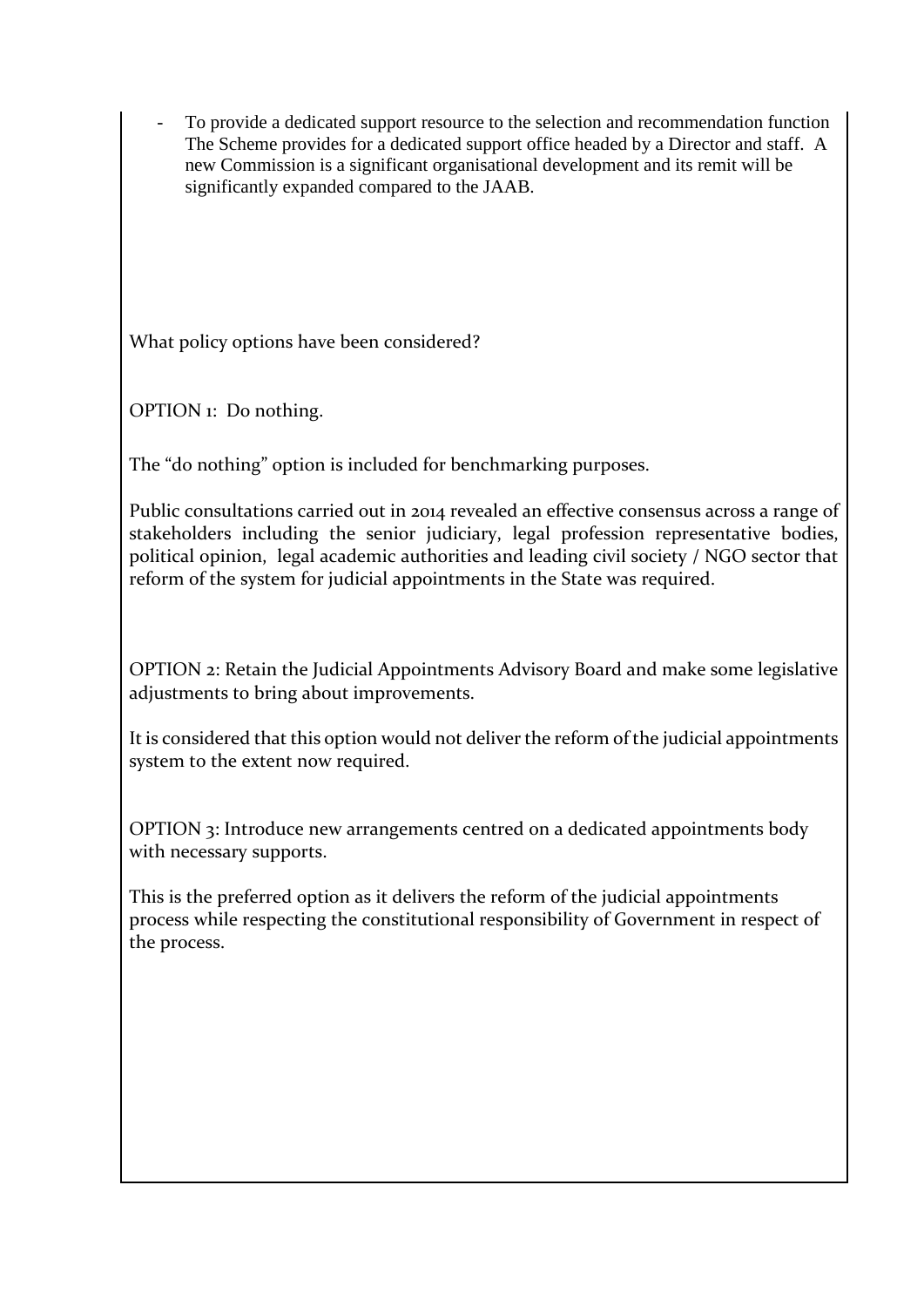| <b>Policy options</b> |                                                                                                                                                                                                                                                                                                                                                                                                                                                                                                                                                                                                                                                                            |                 |                                                                                                                                                                                                                                                 |  |  |  |
|-----------------------|----------------------------------------------------------------------------------------------------------------------------------------------------------------------------------------------------------------------------------------------------------------------------------------------------------------------------------------------------------------------------------------------------------------------------------------------------------------------------------------------------------------------------------------------------------------------------------------------------------------------------------------------------------------------------|-----------------|-------------------------------------------------------------------------------------------------------------------------------------------------------------------------------------------------------------------------------------------------|--|--|--|
| Option                | Costs                                                                                                                                                                                                                                                                                                                                                                                                                                                                                                                                                                                                                                                                      | <b>Benefits</b> | <b>Impacts</b>                                                                                                                                                                                                                                  |  |  |  |
| Do nothing<br>1.      | Reputational<br>damage in the<br>maintenance of<br>an appointments<br>system that is no<br>longer adequate<br>to meet modern<br>day requirements<br>of the courts and<br>judicial system.<br>Unacceptable<br>position whereby<br>the needs of a<br>modern judicial<br>system are<br>potentially unmet<br>due to the non-<br>adoption of<br>modern and up to<br>date selection and<br>competence<br>frameworks as<br>prerequisites to<br>judicial<br>appointment.<br>Risks of<br>insufficient<br>breadth of<br>experience and<br>knowledge among<br>persons charged<br>with the function<br>of selection and<br>recommendation<br>of persons for<br>judicial<br>appointment | None            | A system that addresses<br>only some judicial<br>appointments, and does<br>not employ modern<br>selection approaches,<br>which is no longer<br>acceptable, given best<br>practice.<br>Reputation damage,<br>domestically and<br>internationally |  |  |  |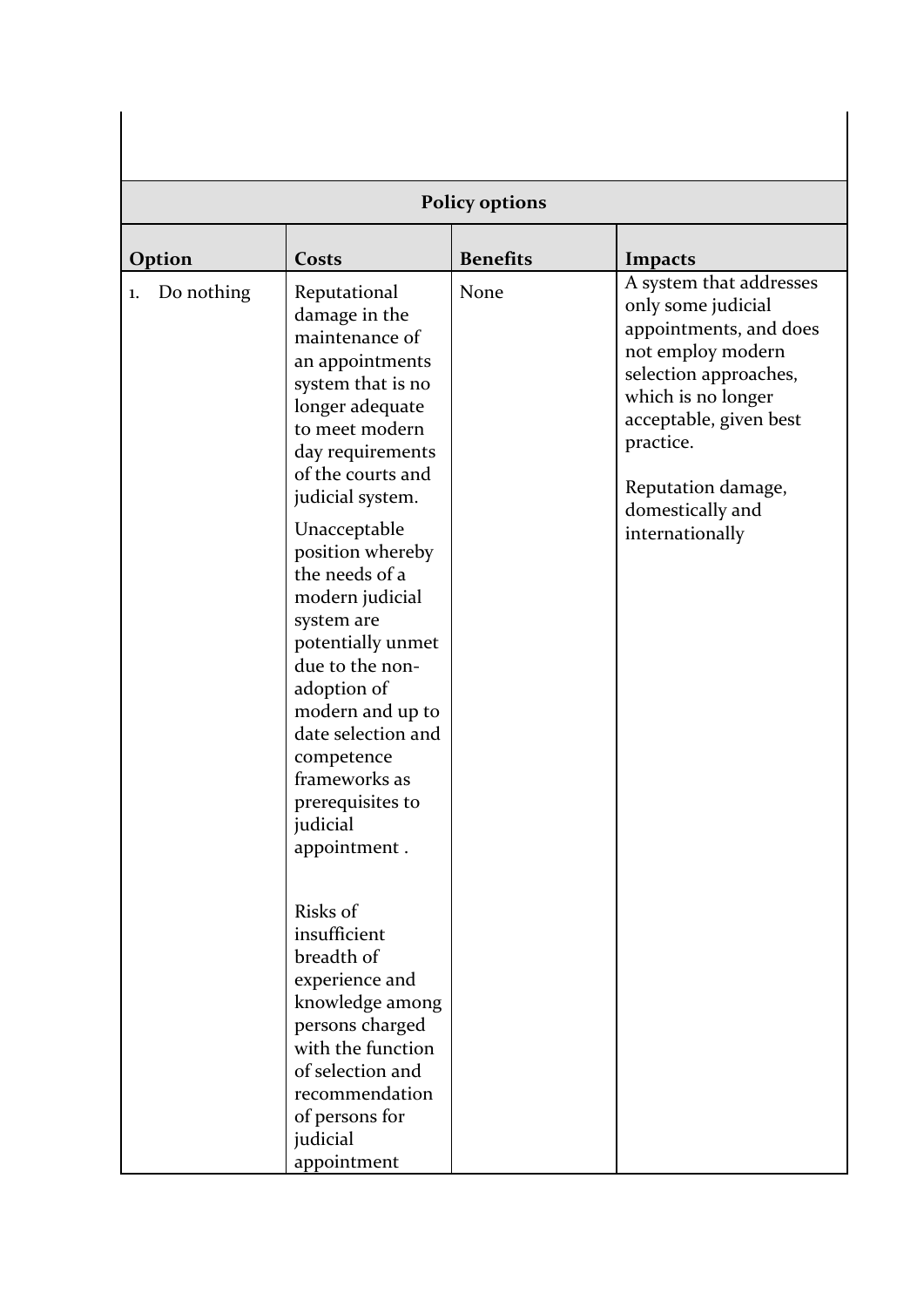|                                                                                                                                            | having regard to<br>experience other<br>than judicial and<br>legal.                                                                                                                                                                                                                                                                                                                                          |                                                                                                                                                                                        |                                                                                                                                       |
|--------------------------------------------------------------------------------------------------------------------------------------------|--------------------------------------------------------------------------------------------------------------------------------------------------------------------------------------------------------------------------------------------------------------------------------------------------------------------------------------------------------------------------------------------------------------|----------------------------------------------------------------------------------------------------------------------------------------------------------------------------------------|---------------------------------------------------------------------------------------------------------------------------------------|
| : Retain the<br>2.<br>Judicial<br>Appointments<br>Advisory<br>Board<br>and make<br>some<br>legislative                                     | Falls short of<br>complete reform<br>required to<br>modernise system                                                                                                                                                                                                                                                                                                                                         | Minimal benefit,<br>minor<br>expenditures<br>savings.                                                                                                                                  | Unsatisfactory reform - an<br>inadequate and<br>unsuitable basis for the<br>significant and wide-<br>ranging reforms now<br>required. |
| adjustments<br>to<br>about<br>bring<br>improvements.                                                                                       | Commissions -<br>independent<br>bodies with<br>statutory basis<br>and dedicated<br>support is the<br>norm in modern<br>judicial systems<br>The 25 year old<br>JAAB system was<br>significant at the<br>time of its<br>inception but the<br>statutory<br>framework<br>provided<br>essentially for the<br>'first steps' in this<br>area and its basis<br>now for profound<br>reform is entirely<br>inadequate. | Retention of<br>knowledge base<br>and experience of<br>operating existing<br>system, mitigated<br>by retention of<br>Chief Justice as<br>Chair and<br>outweighed by<br>need for reform |                                                                                                                                       |
| 3. Introduce new<br>arrangements<br>centred on a<br>dedicated<br>appointments<br>body (Judicial<br>Appointments<br>Advisory<br>Commission) | Cost will centre<br>on the<br>expenditure<br>required to<br>establish and<br>maintain a new<br>Appointments<br>Commission.<br>First full year of<br>operation<br>€600,000                                                                                                                                                                                                                                    | A comprehensive<br>system for the<br>first time<br>encompassing all<br>judicial<br>appointments.<br>A modern, best<br>practice<br>internationally<br>appointments<br>process.          | A modern, reformed and<br>fit for purpose judicial<br>appointments system.                                                            |